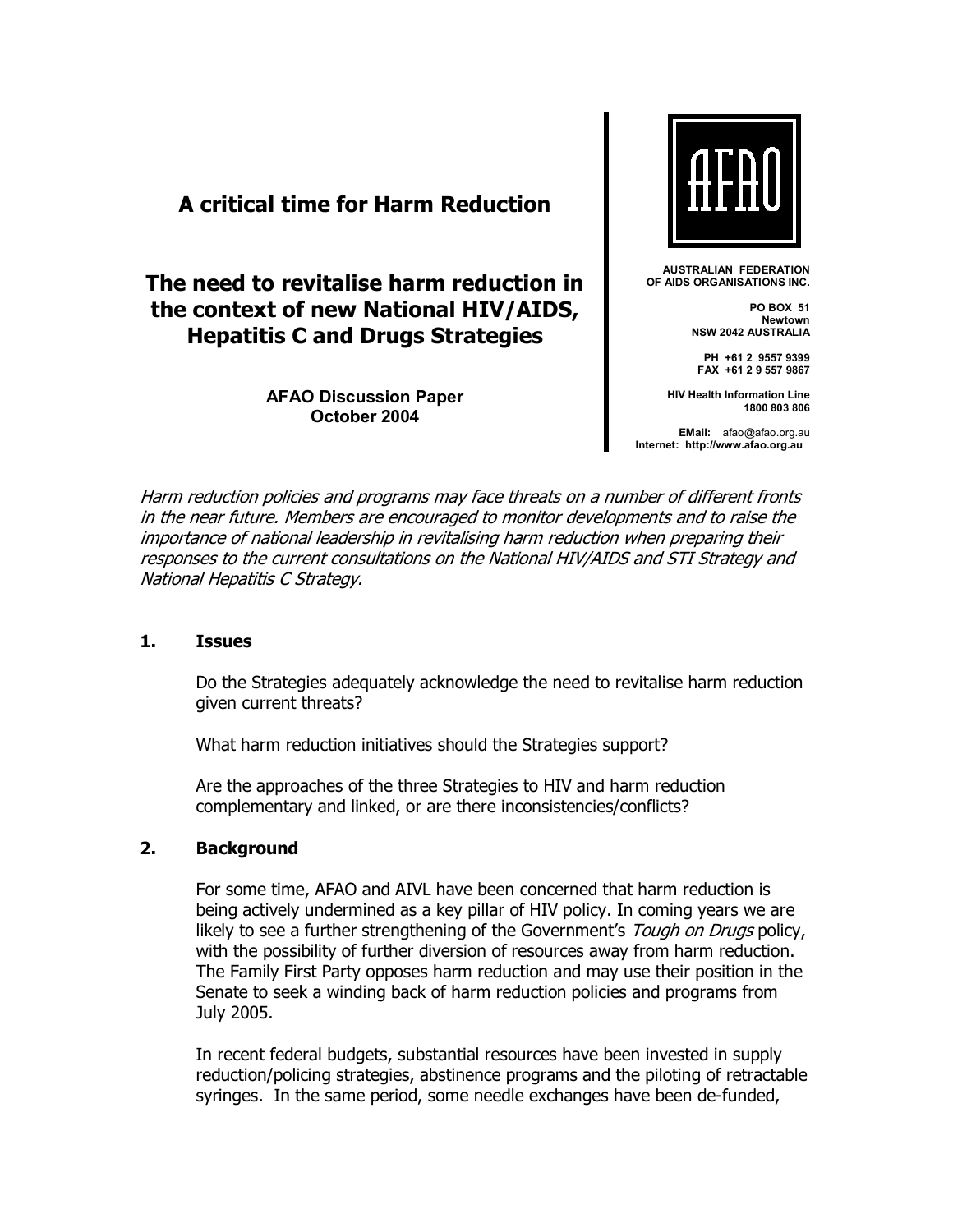and peer education and advocacy services for people who use drugs remain under-resourced.

The 2002 Reviews of the National HIV/AIDS and Hepatitis C Strategies recommended that there be an improvement and expansion of current harm reduction strategies (Lead Review Team Rec. 9), as well as strong policy and funding support for harm reduction approaches (HIV Review Rec. 30). Rigorous evaluation of new harm reduction approaches was also recommended (HIV Review Rec 31; Hepatitis C Review Rec. 60) and the Hepatitis C Review noted the concern that support for harm reduction was being eroded.

The Government response to the Review stated its policy priority being "to reduce the demand for and uptake of illicit drugs" and did not accept the Review recommendations other than to "continue to support interventions, which reduce illicit drug use and the harm it causes, as a component of Australia's response to HIV/AIDS and hepatitis C epidemic."

## **3. Harm reduction content of current versions of Strategies**

### **3.1 National Drugs Strategy 2004-2009**

The new five year Strategy, finalised and released in June 2004, applies to illegal and legal drugs. The Strategy reasserts a harm minimisation framework comprising 3 parts:

- **supply reduction** strategies to disrupt the production and supply of illicit drugs, and the control and regulation of licit substances;
- **demand reduction** strategies to prevent the uptake of harmful drug use, including abstinence and treatment programs .
- **harm reduction**  strategies to reduce harm to individuals and communities.

The Strategy states the need for 'balance' between these three elements, although the final version of the Strategy has a reduced emphasis on harm reduction as compared to earlier drafts. Reference is made to the need for approaches that are 'targeted towards individuals and communities', partnerships with affected communities, and work with key service providers.

The Strategy states that "There will be integration" between the Drugs Strategy and the HIV and Hep C strategies to "ensure relevant trends in these areas are incorporated in the development of policies and programs under the National Drug Strategy." The Ministerial Council on Drugs Strategy "will ensure that Australia has a nationally coordinated and integrated approach to reducing the harm arising from drug use". There is no specific consideration or mention of HIV at all beyond this reference to "integration."

The intersection between the use of drugs such as crystal, harm reduction and sexual transmission of blood borne viruses are not referred to by the Strategy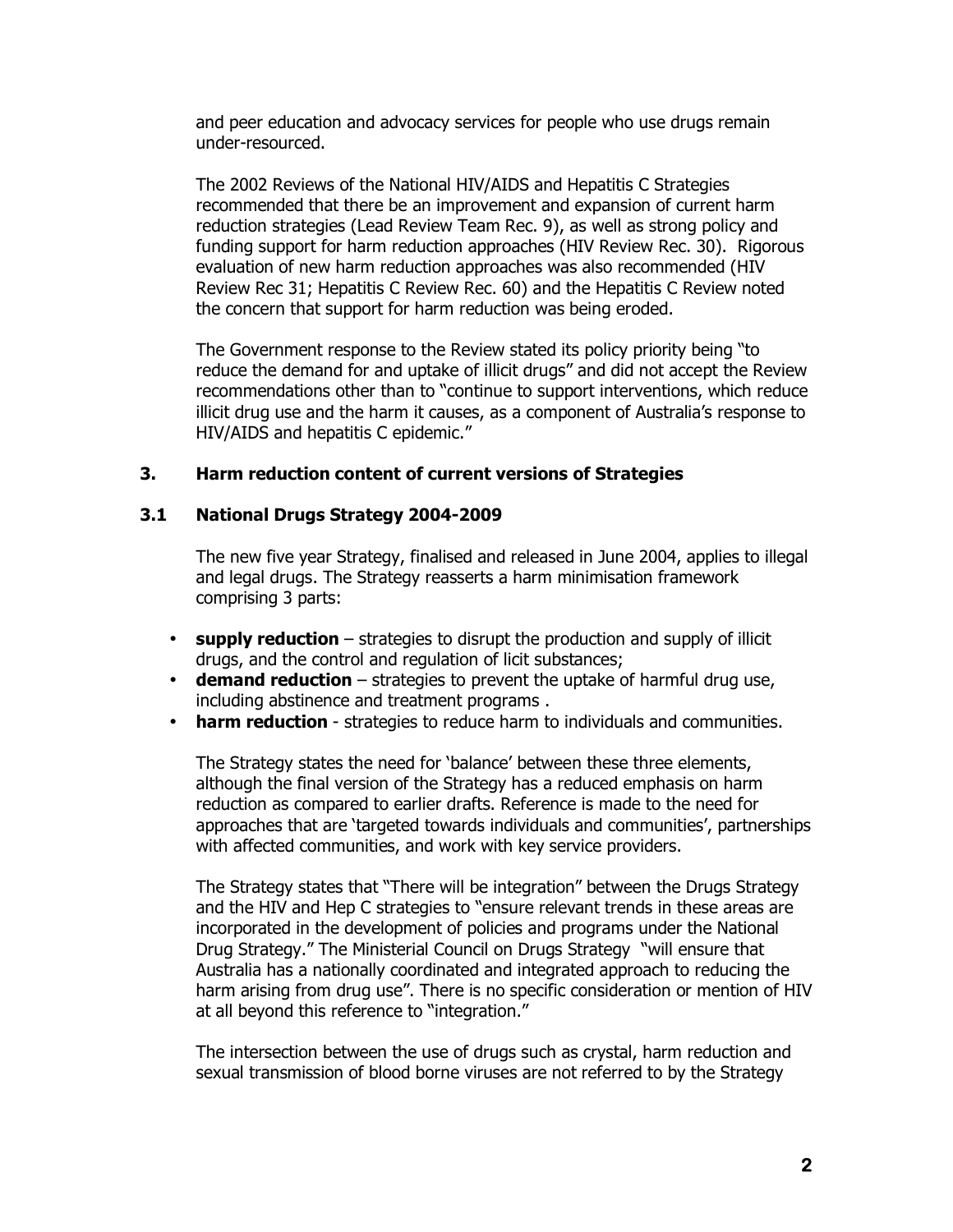(although the emergence of crystal and its 'health and psychological harms' do rate a mention).

In the Strategy consultation, AIVL argued for harm reduction objectives to include:

- reduction of the levels of discrimination experienced by people who use illicit drugs within the Alcohol and other Drugs Sector, generic health and social services and the broader community.
- the role of harm minimisation in the reduction of blood borne viruses particularly hepatitis C.

These were not taken up in the final version.

*Tough on Drugs* is a separate but related component of national drugs policy. The National Drugs Strategy encompasses alcohol, tobacco and pharmaceuticals as well as illicit drugs. Tough on Drugs relates only to illicit drugs. The Coalition's response to AFAOís pre-election question on harm reduction elicited the following response:

ìTough on Drugs is a strategy designed to keep drugs out of Australia and off the streets, to rehabilitate drug users and to educate young people about the extreme danger of illicit drug use. Under *Tough on Drugs* the Coalition is committed to developing retractable needle and syringe technology in order to address community concerns about the risk of injury from needles and syringes inappropriately discarded in public places through pilot studies of the technology through selected primary Needle and Syringe Programmes. The 2003-04 Federal Budget allocated \$38.7 million over four years for continuation of the COAG Illicit Drug Diversion Supporting Measures. This comprises funding to States and Territories for increased education, counselling and referral services through Needle and Syringe Programmes, and diversification of existing Needle and Syringe Programmes through pharmacies and other outlets, with the remainder allocated to national activities."

# **3.2 HIV/AIDS and STI Strategy Draft**

There are contradictory messages regarding harm reduction in the Consultation Draft. Positive elements include the inclusion of harm reduction as a guiding principle of the Strategy, and the cost effectiveness of needle exchanges is strongly argued. It is noted that harm reduction includes needle exchanges, drug substitution and peer education. The potential for an explosive spread of HIV among people who inject is stated. People who inject drugs are identified as a priority population for prevention, but there is little detail on HIV prevention needs for drug users and threats to harm reduction are not acknowledged.

The trend towards marginalising harm reduction approaches within drugs policy is evidenced in some parts of the Draft Strategy. For example, inclusion of language in the Draft that the "Government .... is doing its best in conjunction with law enforcement agencies  $\dots$  to stamp out illicit drug use" (page 18) suggests a zero tolerance approach that conflicts with harm reduction principles.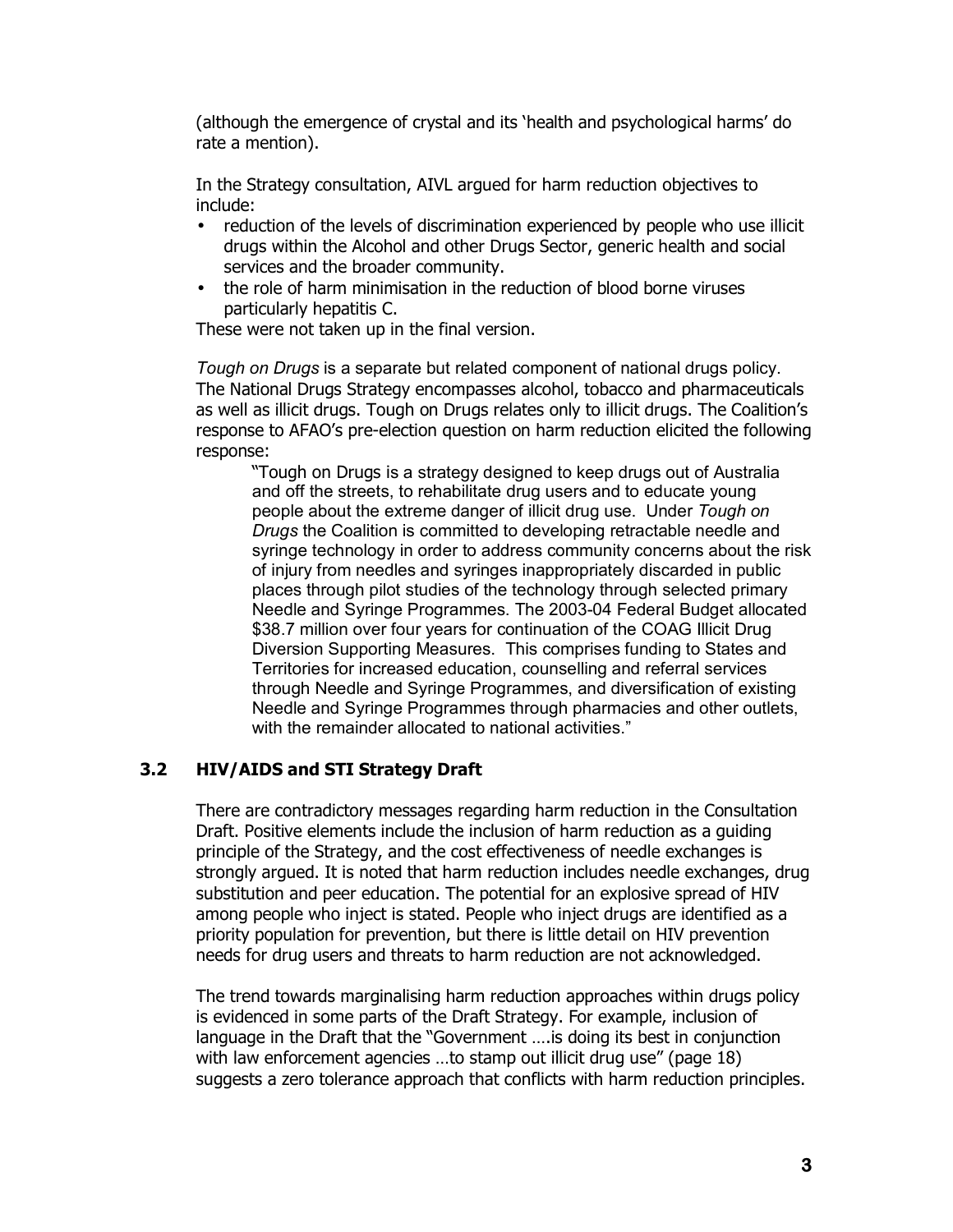The need to link the HIV Strategy to the Drugs Strategy is noted (page 42) and it is proposed that a "Linkages will be strengthened between advisory structures such as MACASHH and the Australian National Council on Drugs through mechanisms such as common membership."

# **3.3 Hepatitis C Strategy Draft**

Harm reduction is listed as a guiding principle of the Draft Strategy, and priority actions include to 'support and expand access to needle exchange programs' and 'support peer based drug user organisations to deliver peer education'.

The Strategy commits to a coordinated approach with the other Strategies and proposes that MACASHH forge links with the Intergovernmental Committee on Drugs to ensure that hepatitis C issues are considered in illicit drug policy and program development, and that the ANCD be represented on MACASHH.

# **4 Conclusions**

## **4.1 Greater recognition required of threats to harm reduction**

The HIV Strategy could be strengthened by noting concerns about harm reduction being actively eroded at both the policy level and through the withdrawal of support for some needle exchanges and peer support services at local levels. Both the HIV and Hepatitis C Strategies should note that NSPs need to be broadened in their reach as well as supported, because there are many regions in Australia where needles and syringes are still not freely available.

Both the HIV and Hepatitis C Strategies should provide a stronger articulation of the benefits and resource needs of drug user organisations, and their central role in harm reduction and addressing stigma. The growing resource-needs of needle exchange programs and the central role played in peer education and advocacy by drug user groups to underpin harm reduction could be asserted more strongly than in the current draft texts.

Harm reduction is fundamental to the success of the Hepatitis C Strategy and, as such, the Strategy would be strengthened if one of the Strategy's `priority action areasí was to reaffirm government commitment to harm reduction as a means of improving health, social and economic outcomes. The Hepatitis C Strategy should include reduction of the levels of discrimination experienced by people who use illicit drugs and people with hepatitis C as important elements of harm reduction. Anti-discrimination education strategies relating to hepatitis C for the general public as well as for targeted audiences such as health care workers and employers support a comprehensive harm reduction approach.

## **4.2 Define clearer / stronger links between the Hepatitis C Strategy and Drugs Strategy**

There is *nothing* in the text of the National Drugs Strategy itself on HIV and hepatitis C. Structural links will likely remain weak between MACASHH and the Drugs Strategy bodies. This lack of connection may have its advantages in